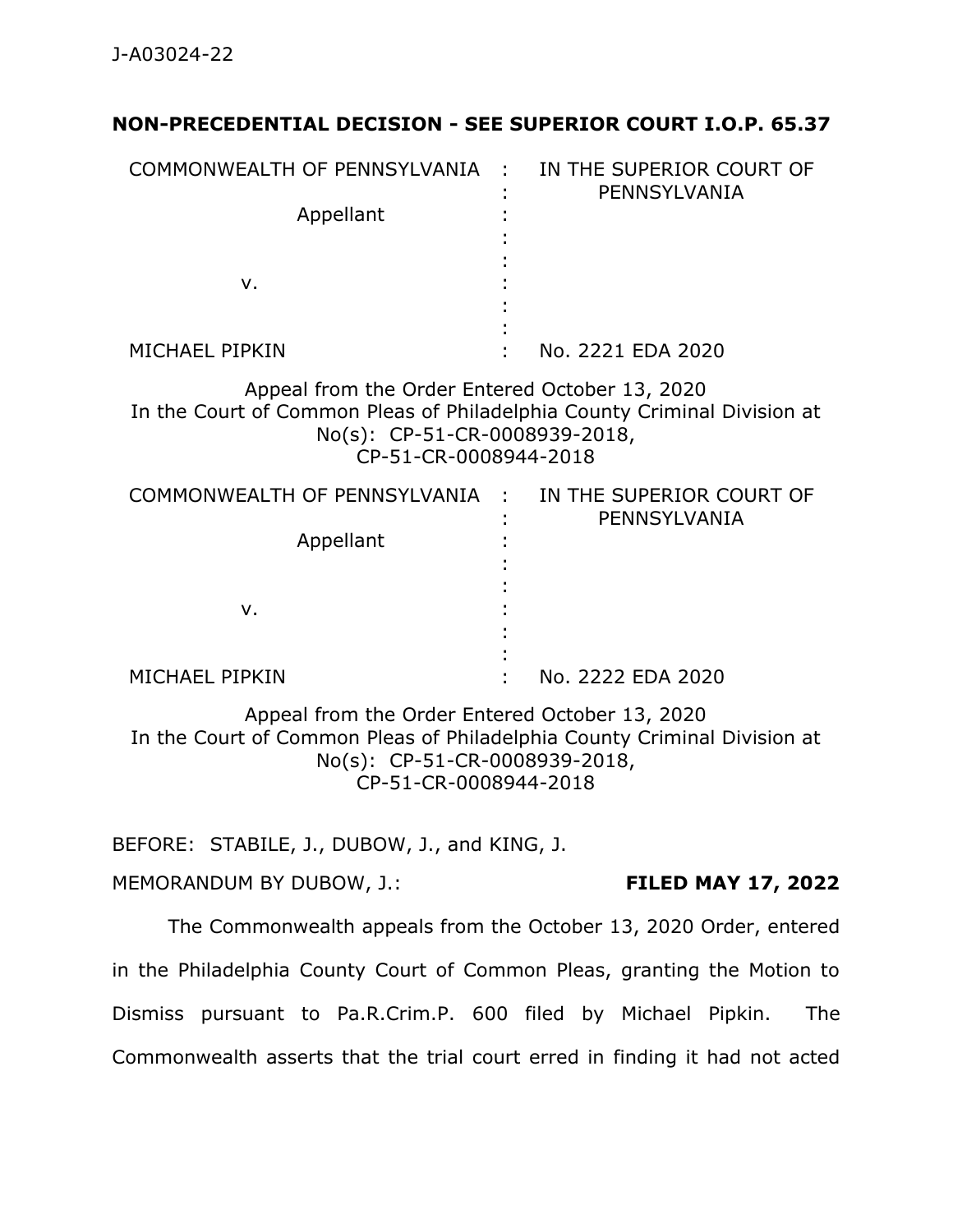with due diligence in prosecuting Mr. Pipkin and in concluding that the Rule 600 period had expired. After careful review, we reverse.

The procedural history relevant to the issue on appeal is as follows. On October 22, 2018, the Commonwealth filed two Criminal Complaints against Mr. Pipkin charging him with, *inter alia*, robbery, firearms offenses, and misdemeanor assault offenses. The lower court scheduled Mr. Pipkin's preliminary hearing for 15 days later, on November 6, 2018.

On November 6, 2018, the parties appeared for Mr. Pipkin's preliminary hearing. The Commonwealth then requested a continuance for "further investigation," which the court granted. The record reflects that the earliest possible date to reschedule the preliminary hearing was 22 days later, on November 28, 2018, but, due to the unavailability of the Commonwealth's police witness, the court continued it for an additional 21 days, until December 19, 2018.

Mr. Pipkin's formal arraignment took place on January 2, 2019. Mr. Pipkin's pretrial conference followed 20 days later, on January 22, 2019. At the pretrial conference on January 22, 2019, Mr. Pipkin rejected the Commonwealth's plea offer. The court then scheduled a hearing for 14 days later, on February 5, 2019.

At the February 5, 2019 scheduling hearing, the trial court scheduled a jury trial to commence 104 days later, on May 20, 2019. In the interim, the trial court ordered Mr. Pipkin to undergo a mental health evaluation for competency and scheduled a mental health hearing on April 12, 2019.

 $-2 -$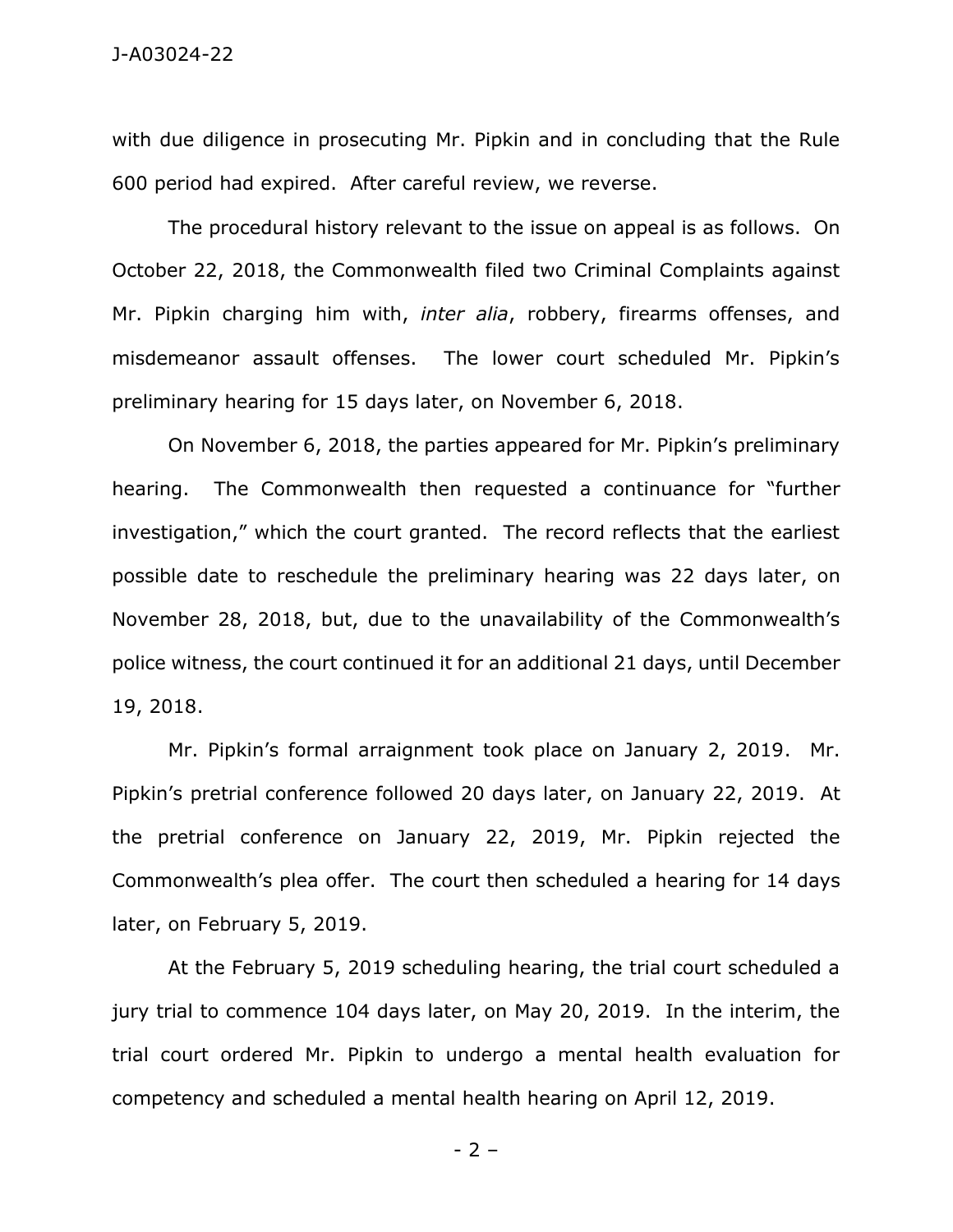At the April 12, 2019, mental health status hearing, Mr. Pipkin requested a continuance until May 10, 2019. The court granted the continuance and Mr. Pipkin's trial date remained May 20, 2019.

On May 20, 2019, Mr. Pipkin requested a continuance of trial for further mental health evaluation. The court granted a 35-day continuance and scheduled a status hearing regarding Mr. Pipkin's competence to stand trial for June 24, 2019. At the June 24, 2019 conference, the court determined Mr. Pipkin was competent to stand trial and set a trial date of August 19, 2019, 56 days later.

On August 19, 2019, the Commonwealth requested a continuance of trial due to the unavailability of a civilian witness.<sup>1</sup> The court granted the continuance and rescheduled trial for 105 days later, on December 2, 2019.

On December 2, 2019, however, the trial judge was unavailable, and the court continued trial to the next day. On December 3, 2019, following a "joint request" for a continuance, the court rescheduled trial to commence 49 days later, on January 21, 2020.

On January 21, 2020, the Commonwealth requested a continuance of trial for "further investigation" so that it could obtain Mr. Pipkin's medical records and prepare a motion to consolidate the related cases against Mr.

 $1$  The Commonwealth had sent the unavailable witness, as well as its other civilian witnesses, subpoenas on June 24, 2019.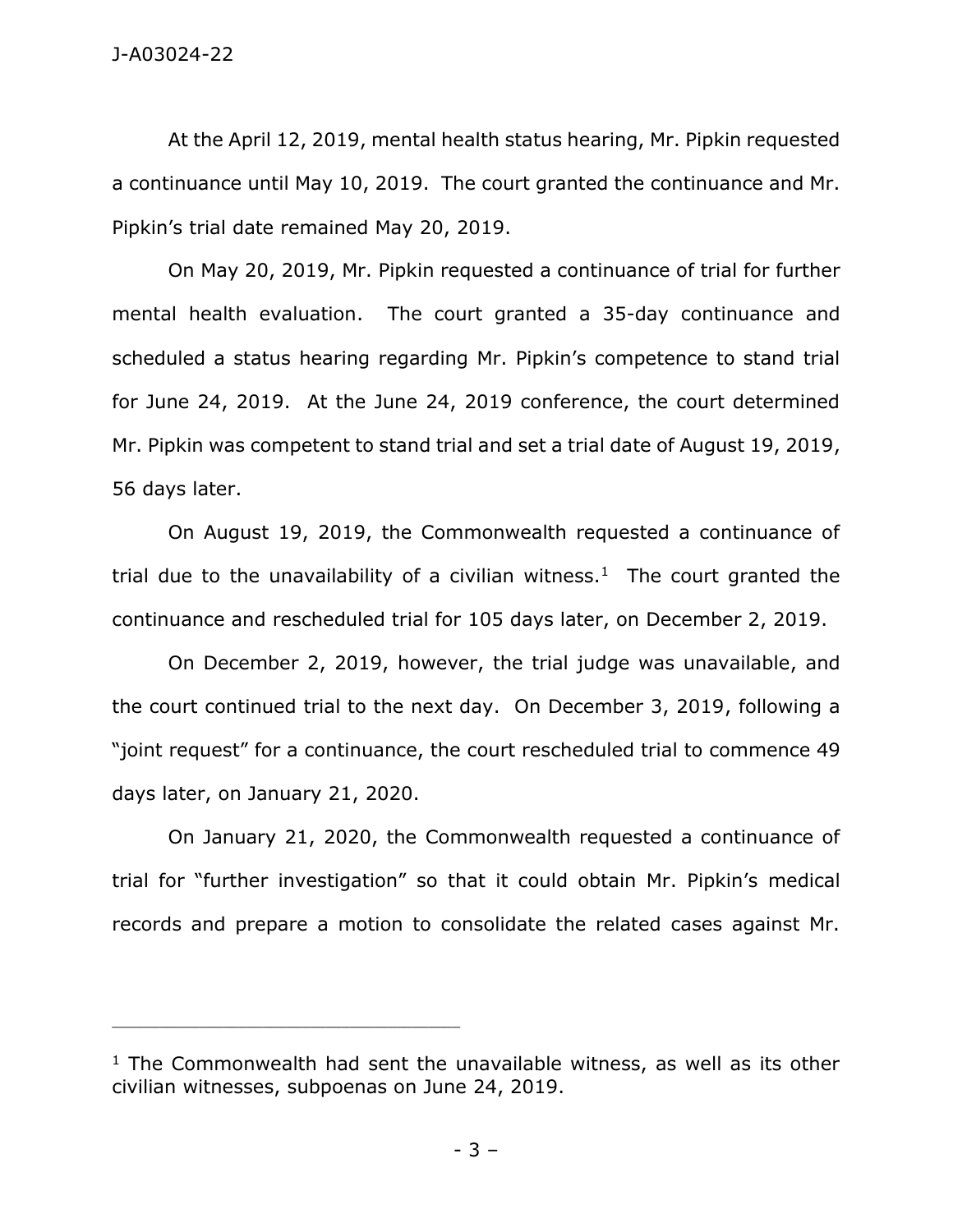Pipkin.<sup>2</sup> The trial court granted the request and rescheduled trial to commence 70 days later, on March 31, 2020. On March 16, 2020, the Commonwealth filed a Motion to Consolidate.

The COVID-19 judicial emergency began on March 16, 2020, resulting in the closure of the trial courts. At the time the judicial emergency began, 55 days had passed since the January 21, 2020 continuance of Mr. Pipkin's trial at the Commonwealth's request.

During the pendency of the judicial emergency, the trial court continued numerous trial readiness conferences and Mr. Pipkin's trial. Finally, on October 5, 2020, 203 days after the start of the judicial emergency, the trial court held a scheduling conference at which Mr. Pipkin requested a waiver trial. The trial court scheduled Mr. Pipkin's bench trial for October 22, 2020.

Also on October 5, 2020, Mr. Pipkin filed a Petition to Dismiss the Information Pursuant to Pa.R.Crim.P. 600(A), asserting that the Commonwealth had failed to exercise due diligence in bringing Mr. Pipkin to trial and that both the Rule 600 mechanical and adjusted run dates had passed. On October 12, 2020, the Commonwealth filed a response to the Petition, arguing that it had acted duly diligent in bringing the case to trial and disputing Mr. Pipkin's adjusted run date calculation.

<sup>&</sup>lt;sup>2</sup> The docket reflects that both the Commonwealth and Mr. Pipkin requested that the court continue trial for "further investigation."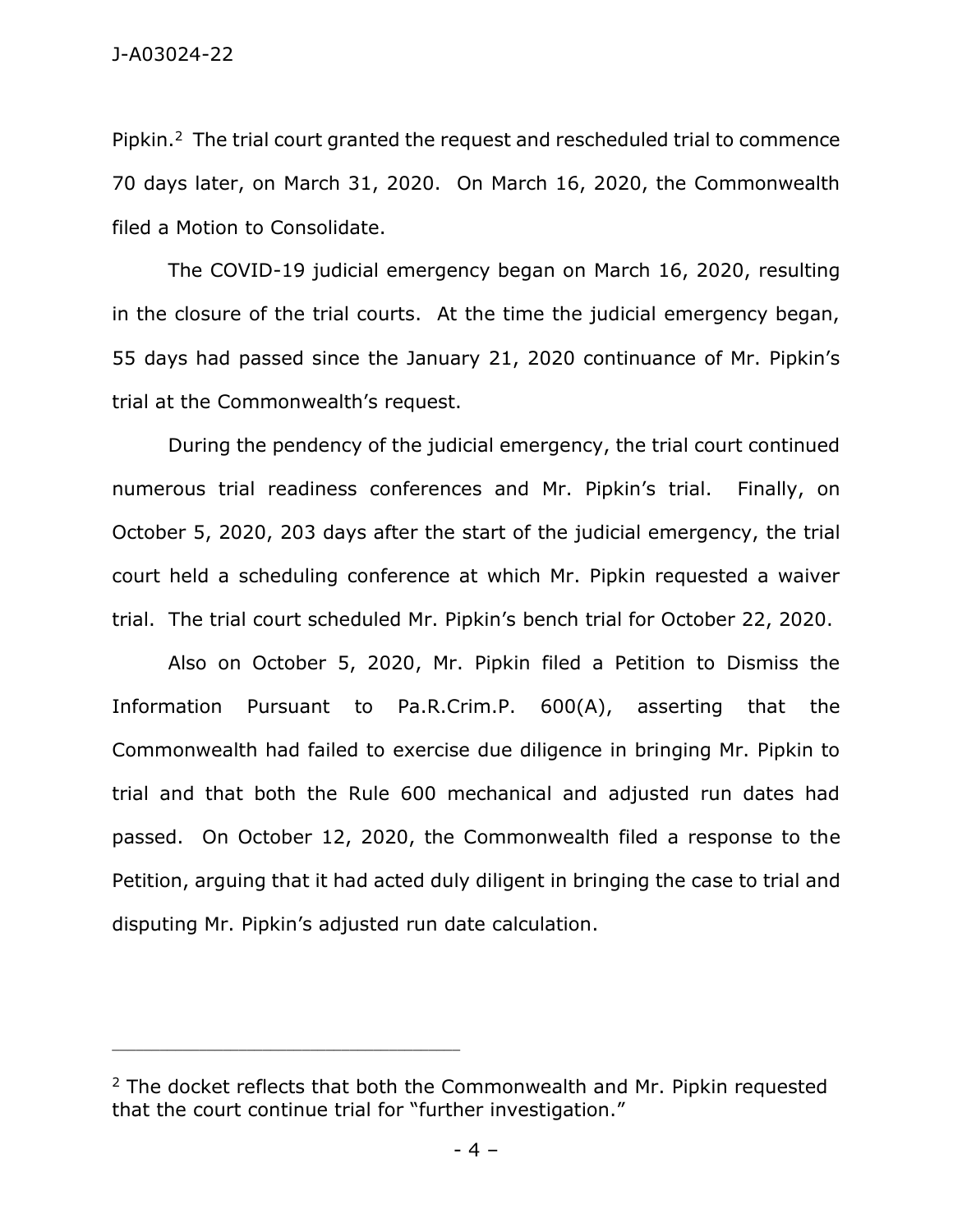On October 13, 2020, the trial court held a hearing on Mr. Pipkin's petition, after which it granted the petition and dismissed the charges against Mr. Pipkin.

This timely appeal followed. The Commonwealth complied with the trial court's Order to file a Pa.R.A.P. 1925(b) Statement. The trial court authored a Rule 1925(a) Opinion in which it concluded it had erred in granting Mr. Pipkin's Petition to Dismiss and urged this Court to reverse the dismissal order.

The Commonwealth raises one issue on appeal:

Did the lower court—as it concedes in its opinion—err in dismissing all charges without a hearing<sup>[3]</sup> where the record demonstrates that the Commonwealth was duly diligent, and the docket demonstrates excludable time and delays not attributable to the Commonwealth which prove that the Rule 600 period had not expired?

Commonwealth's Brief at 4.

\_\_\_\_\_\_\_\_\_\_\_\_\_\_\_\_\_\_\_\_\_\_\_\_\_\_\_\_\_\_\_\_\_\_\_\_\_\_\_\_\_\_\_\_

The Commonwealth argues that the trial court erred in granting Mr. Pipkin's Petition to Dismiss because the docket and the Commonwealth's evidence show that it was prepared to bring Mr. Pipkin to trial within the period provided by Rule 600. *Id.* at 12. The Commonwealth asserts that, assuming the proper characterization of all delays, it still had 239 days within which to bring Mr. Pipkin to trial. *Id.* 

We review the trial court's disposition of a Rule 600 motion for an abuse of discretion. *Commonwealth v. Harth*, 252 A.3d 600, 614 n.13 (Pa 2021).

 $3$  The record reflects that the trial court held a hearing on the Petition to Dismiss on October 13, 2020, and that it granted the Petition on the record at the conclusion of the hearing.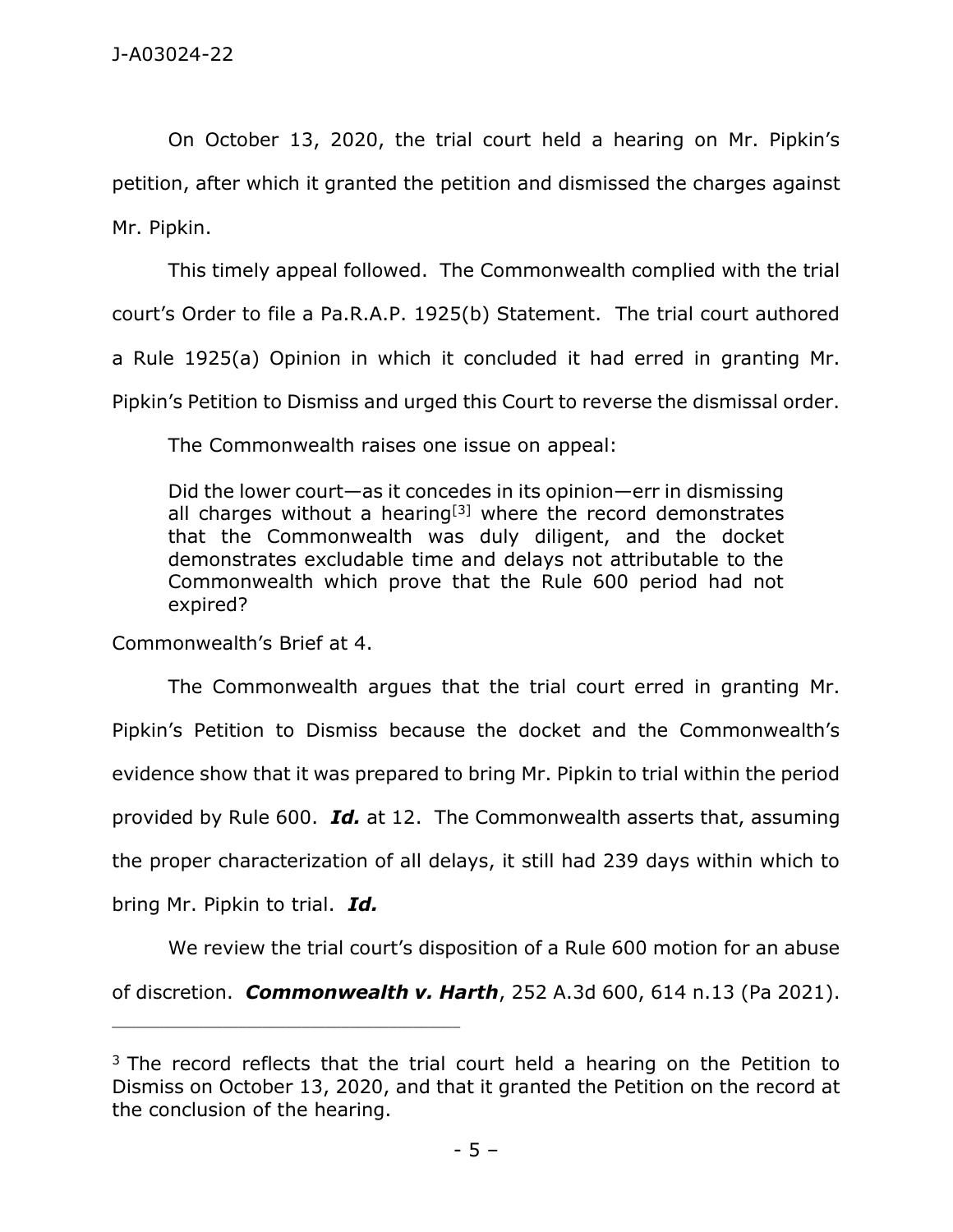"[T]rial in a court case in which a written complaint is filed against the defendant shall commence within 365 days from the date on which the complaint is filed." *Commonwealth v. Mills*, 162 A.3d 323, 324 (Pa. 2017) (citing Pa.R.Crim.P. 600(A)(2)(a)). Periods of delay at any stage of the proceedings caused by the Commonwealth when it failed to exercise due diligence are to be counted as running time and non-excludable. Pa.R.Crim.P  $600(C)(1)$ . Any other periods of delay are excludable from the computation of time. *Id.* 

To determine whether dismissal is required for a violation of Rule 600, "a court must first calculate the 'mechanical run date,' which is 365 days after the complaint was filed," or, under certain circumstances, refiled. *Commonwealth v. Goldman*, 70 A.3d 874, 879-880 (Pa. Super. 2013) (citation omitted). Thereafter, a court calculates whether the mechanical run date has been adjusted to account for periods of delay. *Id.* at 879. The defendant is entitled to discharge under Rule 600 only where trial started after the adjusted run date. *Id.*

The adjusted run date is calculated by adding to the mechanical run date both excludable and excusable delay. *Id.* Excludable delay is delay caused by the defendant or his lawyer. *Id.* Excusable delay encompasses a wide variety of situations where the postponement of trial was outside of the Commonwealth's control. *Commonwealth v. Armstrong*, 74 A.3d 228, 236 (Pa. Super. 2013). "Excusable delay is delay that occurs as a result of

- 6 –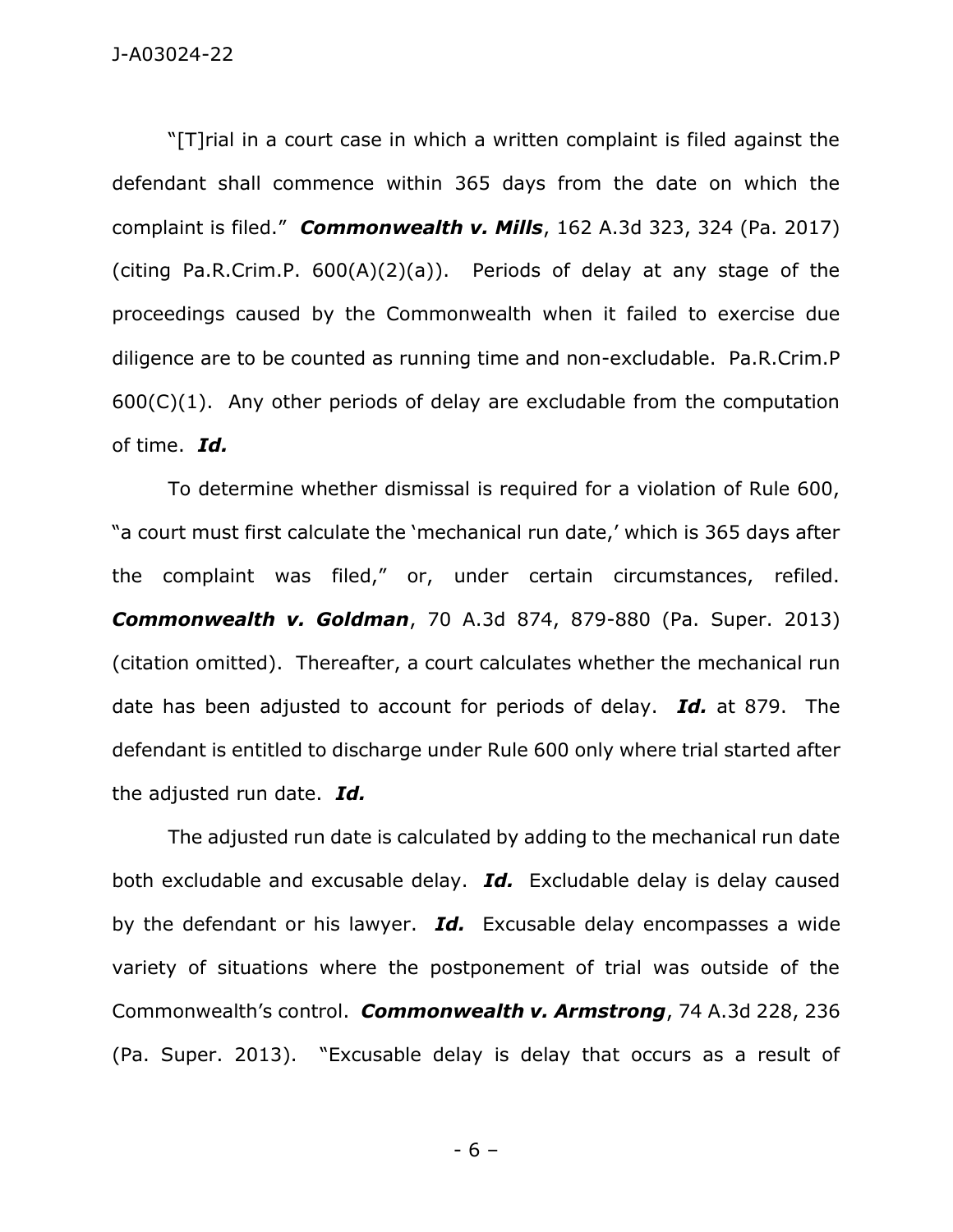circumstances beyond the Commonwealth's control and despite its due diligence." *Goldman*, 70 A.3d at 879.

"[T]ime attributable to the normal progression of a case [] is not 'delay' for purposes of Rule 600." *Harth*, 252 A.3d at 616 (citation omitted). Courts must apply judgment in distinguishing between delay attributable to the court and that which should be allocated to the Commonwealth or the defendant. *Mills*, 162 A.3d at 325. Courts have discretion to differentiate between the "time necessary for ordinary trial preparation and judicial delay arising out of the court's own scheduling concerns[.]" *Harth*, 252 A.3d at 616 (citation omitted). In situations where "a trial-ready prosecutor must wait several months due to a court calendar, the time should be treated as delay for which the Commonwealth is not held accountable." *Id.* (citation, emphasis, and internal quotation marks omitted). Stated another way, once the prosecutor has signaled her trial readiness, delay due to the court's calendar is not attributable to the Commonwealth.

Delays caused by witness unavailability that is beyond the Commonwealth's control can constitute excusable delay. *Commonwealth v. Hunt*, 858 A.2d 1234, 1243 (Pa. Super. 2004). In addition, delays requested by the defense are always excludable. *Commonwealth v. Barbour*, 189 A.3d 944, 955 (Pa. 2018); *Commonwealth v. Cook*, 676 A.2d 639, 645 (Pa. 1996) ("Any delay caused by the need to reschedule a trial because of a continuance attributable to the defense constitutes excludable time[.]"). Similarly, where a defendant indicates his approval or acceptance of a

- 7 –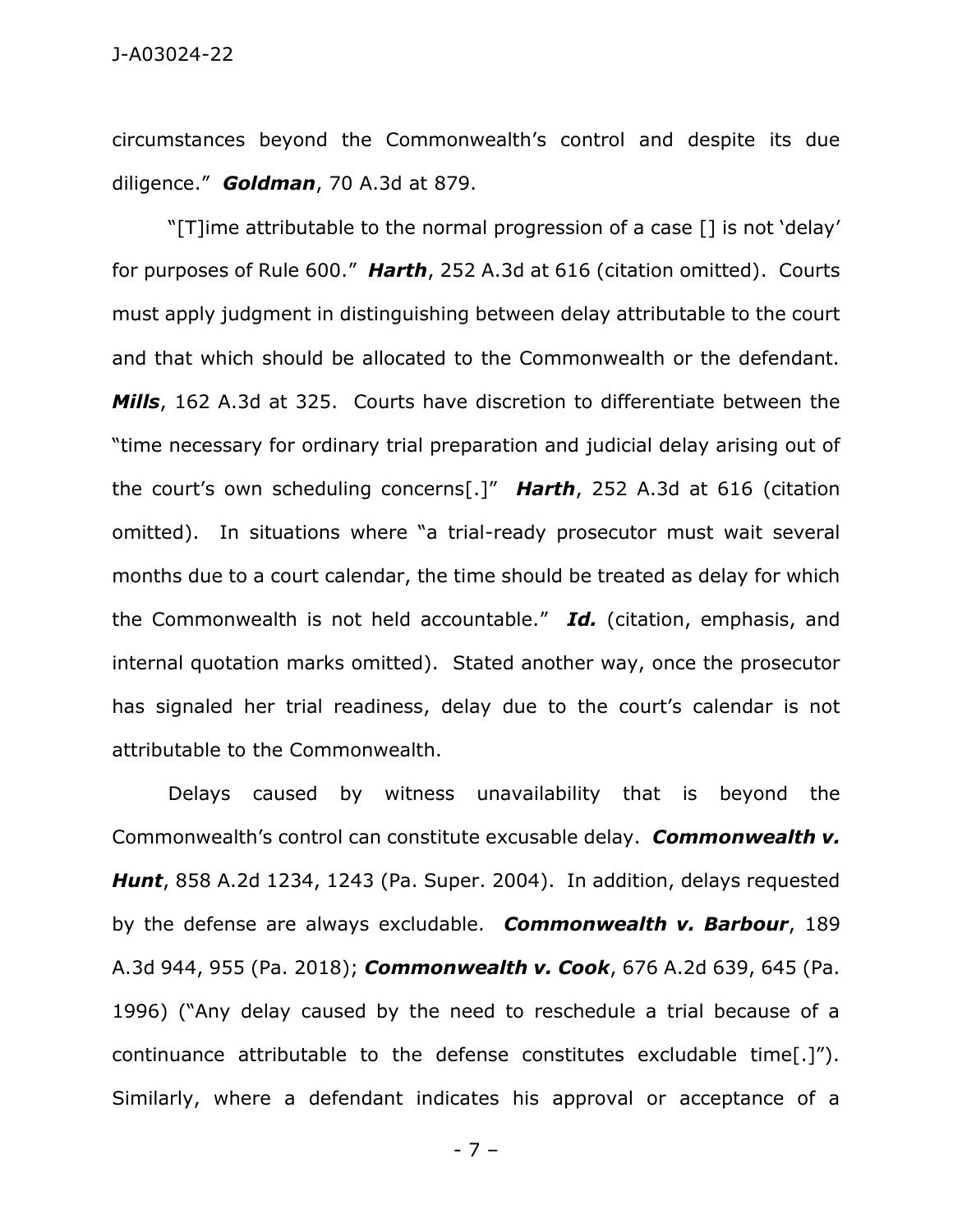continuance, the time associated with the continuance is excludable under Rule 600 as a defense request. *Hunt*, 858 A.2d at 1241.

## **Analysis**

The Commonwealth filed the Criminal Complaint against Mr. Pipkin on October 22, 2018. Thus, the mechanical run date by which the Commonwealth had to bring Mr. Pipkin to trial was October 22, 2019. However, as set forth above, certain delays occurred which are not attributable to the Commonwealth and served to extend the mechanical run date. As detailed below, these days totaled 469 days, which extended the run date to February 2, 2021. Mr. Pipkin filed his Rule 600 Petition to Dismiss on October 5, 2020, well before the adjusted run date, and the court, thus, abused its discretion in granting the Petition and dismissing the case.

In particular, the time between October 22, 2018, when the Commonwealth filed the Criminal Complaint against Mr. Pipkin, and the preliminary hearing 15 days later, on November 6, 2018, is properly characterized as normal progression of the case and, thus, did not alter the 365-day mechanical run period. The period of 22 days between the November 6, 2018 preliminary hearing and November 28, 2018—the first available date on which the court could have rescheduled the preliminary hearing—is also charged to the Commonwealth and, thus, did not alter the mechanical run date. However, because the Commonwealth's witness was not available until December 19, 2018, the further 21-day delay was excludable, and the adjusted run date became November 12, 2019.

- 8 –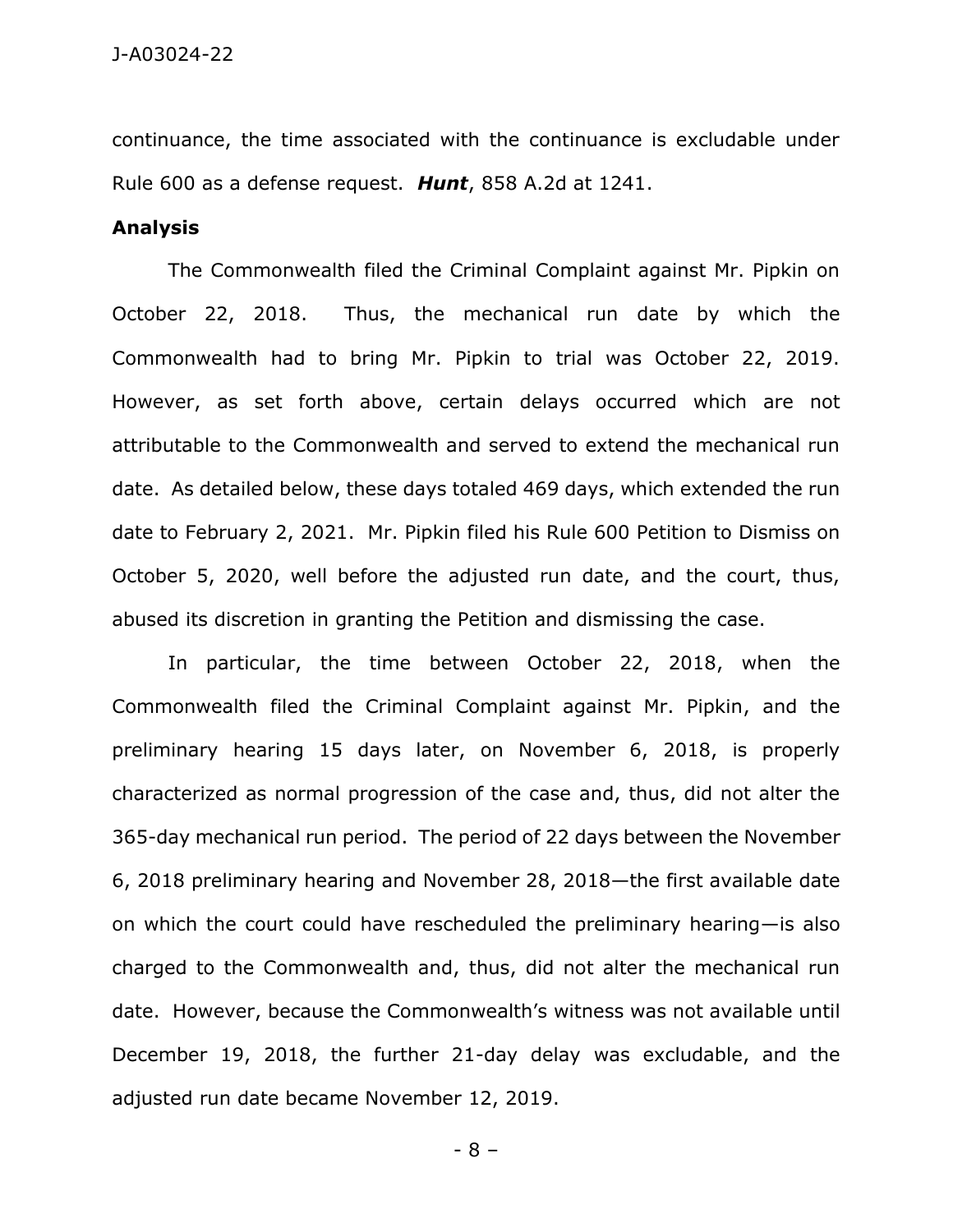On December 19, 2018, the court reconvened Mr. Pipkin's preliminary hearing and scheduled Mr. Pipkin's formal arraignment for January 2, 2019. Those 14 days were attributable to the Commonwealth as part of the normal progression of the case and did not change the adjusted run date.

Mr. Pipkin's formal arraignment took place on January 2, 2019, following which the court continued the matter for 20 days, until January 22, 2019. Those 20 days were attributable to the Commonwealth as normal progression of the case and did not change the adjusted run date.

At the pretrial conference on January 22, 2019, Mr. Pipkin rejected the Commonwealth's plea offer. The court then scheduled a hearing for 14 days later, on February 5, 2019. The 14-day delay from January 22, 2019, to February 5, 2019, was normal progression of the case. Thus, the adjusted run date remained November 12, 2019.

At the February 5, 2019 scheduling hearing, the trial court scheduled a jury trial to commence 104 days later, on May 20, 2019. This delay constituted normal progression of the case, and the adjusted run date did not change.

On April 12, 2019, Mr. Pipkin requested a continuance of his mental health status hearing until May 10, 2019. The court granted the continuance and Mr. Pipkin's trial date remained May 20, 2019.

On May 20, 2019, Mr. Pipkin requested a continuance of trial for further mental health evaluation. The court granted a 35-day continuance and scheduled a status hearing regarding Mr. Pipkin's competence to stand trial

- 9 –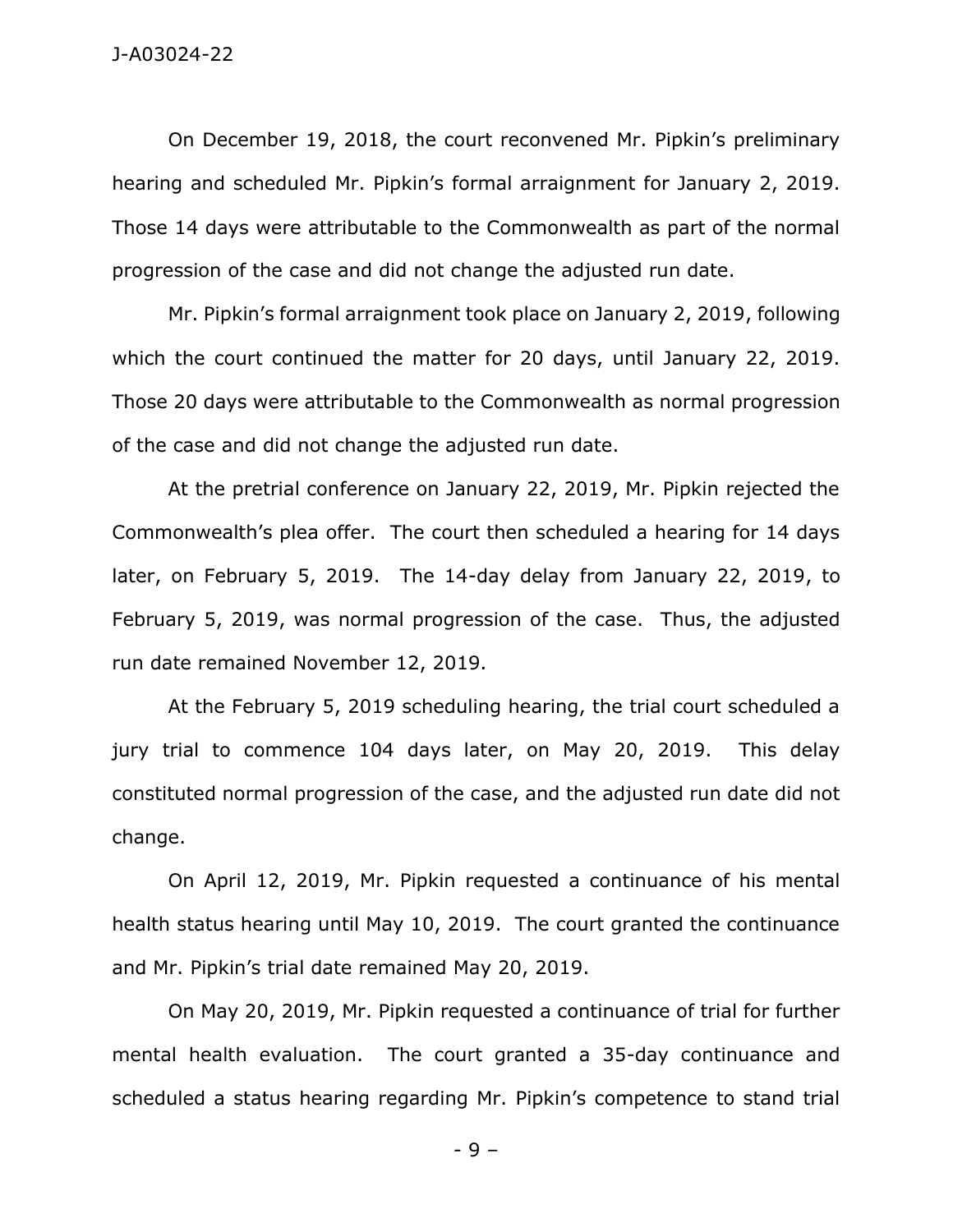for June 24, 2019. This 35-day delay was excludable time; the new adjusted run date became December 17, 2019.

At the June 24, 2019 conference, the court determined Mr. Pipkin was competent to stand trial and set a trial date of August 19, 2019, 56 days later. This 56-day delay, not attributable to the Commonwealth because it emanated from Mr. Pipkin's request for a mental health evaluation, caused the adjusted run date to become February 11, 2020.

On August 19, 2019, the Commonwealth requested a continuance of trial due to the unavailability of a civilian witness.<sup>4</sup> The court granted the continuance and rescheduled trial for 105 days later, on December 2, 2019. This 105-day delay was excludable time because the Commonwealth had subpoenaed the witness and the Commonwealth was not responsible for the witness's failure to appear; thus, the adjusted run date became May 26, 2020.

On December 2, 2019, the trial judge was unavailable, and the court continued trial to the next day. Although this delay was attributable to the court, there is no evidence that the Commonwealth was trial-ready, so the adjusted run date did not change. On December 3, 2019, following a "joint request" for a continuance, the court rescheduled trial to commence 49 days later, on January 21, 2020. Because Mr. Pipkin joined in the Commonwealth's

<sup>&</sup>lt;sup>4</sup> The Commonwealth had sent the unavailable witness, as well as its other civilian witnesses, subpoenas on June 24, 2019. The trial court found that "the Commonwealth was diligent in subpoenaing their witnesses [*sic*]." Trial Ct. Op. 3/26/21, at 6.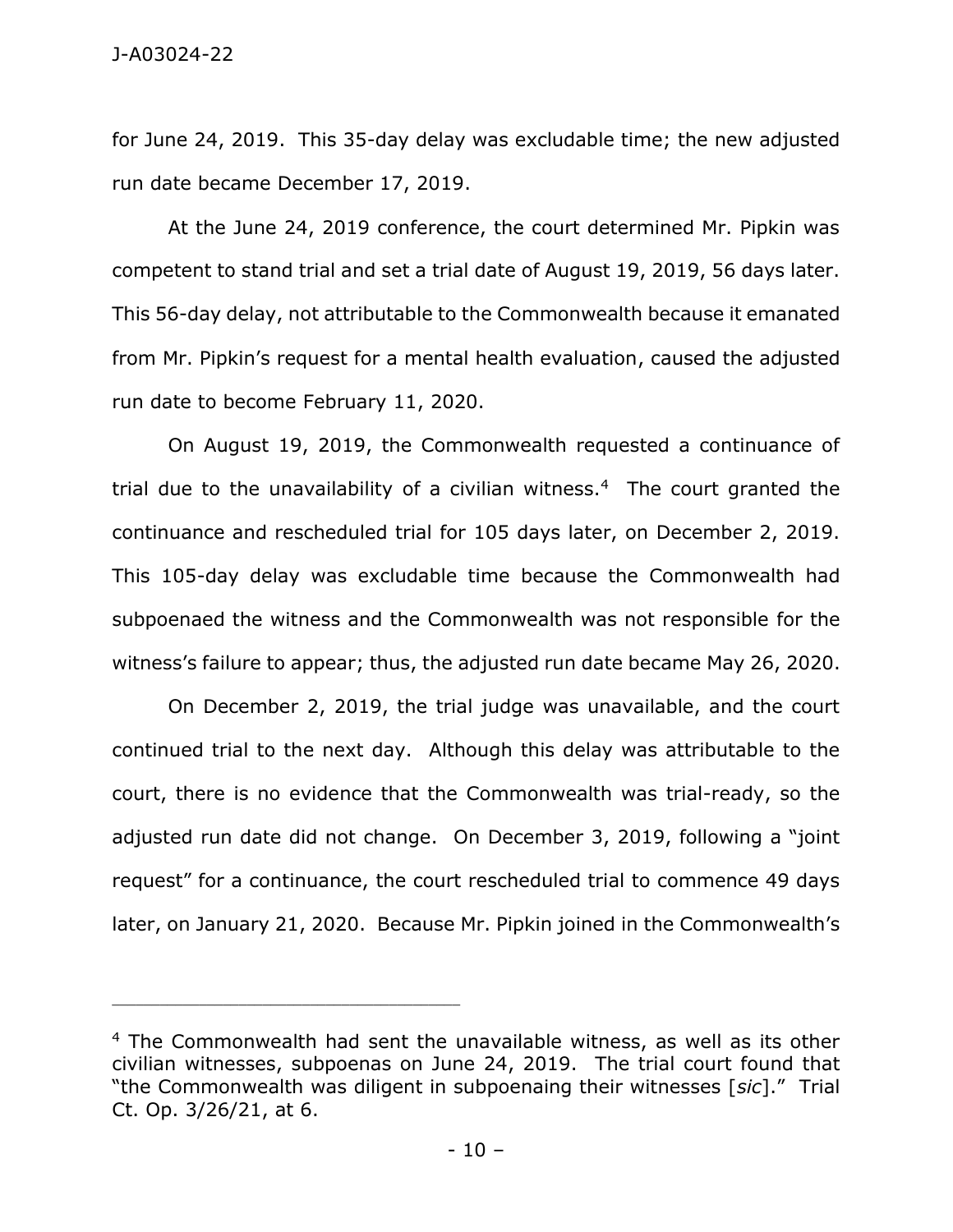request for a continuance, thereby indicating his approval of it, this 49-day delay was excludable time, and the adjusted run date became July 14, 2020.

On January 21, 2020, the Commonwealth requested a continuance of trial for "further investigation" so that it could obtain Mr. Pipkin's medical records and prepare a motion to consolidate the related cases against Mr. Pipkin.<sup>5</sup> The trial court granted the request and rescheduled trial to commence 70 days later, on March 31, 2020. This delay, caused by the Commonwealth's request for a continuance, is includable time and, therefore, the adjusted run date remained July 14, 2020.

The COVID-19 judicial emergency began on March 16, 2020, resulting in the closure of the trial courts. From the time the judicial emergency began on March 16, 2020, and Mr. Pipkin's scheduling conference on October 5, 2020, 203 days passed. This time is excludable because it was caused by events outside of the control of the Commonwealth, and the adjusted run date became February 2, 2021.

The trial court scheduled Mr. Pipkin's trial for October 22, 2020, well before the February 2, 2021 adjusted run date. Thus, on October 5, 2020, when Mr. Pipkin filed his pre-trial Petition to Dismiss the Information Pursuant to Pa.R.Crim.P. 600(A), the adjusted run date had not passed. Accordingly, the trial court abused its discretion in granting Mr. Pipkin's Petition and

<sup>&</sup>lt;sup>5</sup> The docket reflects that both the Commonwealth and Mr. Pipkin requested that the court continue trial for "further investigation."